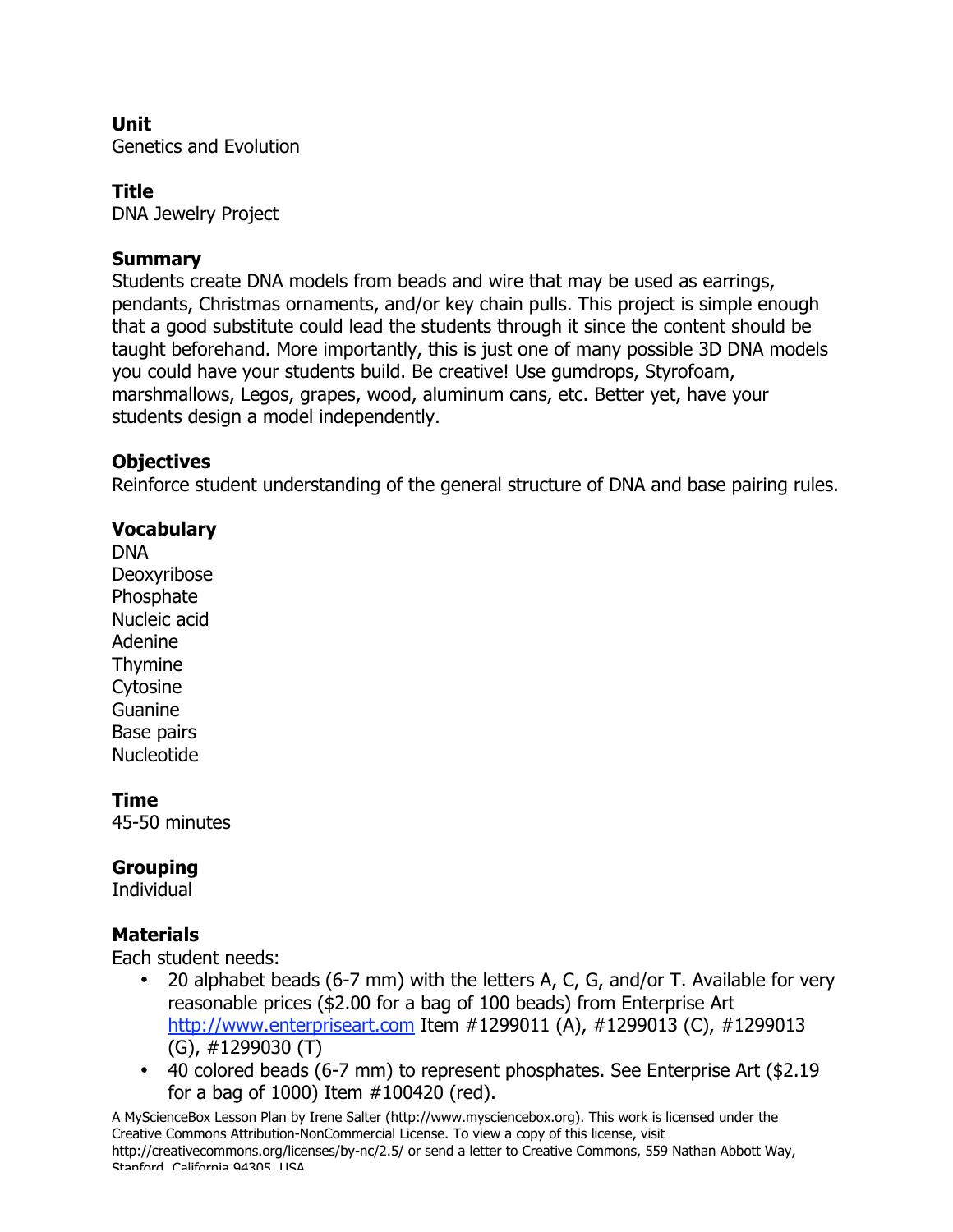- 40 colored beans (6-7 mm) to represent sugars. See Enterprise Art (\$2.19 for a bag of 1000) Item #100463 (turquoise).
- 20-30 seed beads in assorted colors to represent hydrogen bonds. See Enterprise Art (\$1.99 for 75 grams of assorted seed beads) Item #144117.
- 40 cm of beading wire (26-28 gauge). See Enterprise Art (\$2.54 per spool) Item #430602 (silver).
- Optional: earring hooks, Christmas ornament wires, wire loops for pendants, key rings, etc. See Enterprise Art (\$2.54 for 48 fishhook earring hooks) Item #144202 (silver).

Groups of 4-6 students need

- Small condiment cups and trays on which to organize and set out materials.
- Wire cutters. (Do not use scissors! They will be ruined.)

## **Setting**

Classroom

# **Teacher Background**

See Teacher Background in Paper DNA Models Lesson.

## **Student Prerequisites**

Good understanding of DNA structure. See Paper DNA Models Lesson.

## **Getting Ready**

- 1. Order beads (they take approximately 2 weeks to arrive from Enterprise Art)
- 2. Organize beads so that each tray contains enough materials for each group of 4- 6 students. You may want to precut the wire as well to avoid the delay of passing the spools of wire around the room.
- 3. Optional: write the step by step guide onto the board or photo copy the instructions for each group of students.

## **Instructions**

1. String the following onto your wire: phosphate – sugar – base – correct number of seed beads (2 for A-T, 3 for C-G) – matching base – sugar – phosphate.



2. Onto one end, add: a base – correct number of seed beads (2 for A-T, 3 for C-G) – matching base. Do not push these beads down to meet the others.

G )CCQ C

A MyScienceBox Lesson Plan by Irene Salter (http://www.mysciencebox.org). This work is licensed under the Creative Commons Attribution NonComm  $P$   $S$   $S$   $A$   $M$  $T$  $S$  $S$  $P$  Hicense, visit Creative Commons Attribution-NonComm( P  $\parallel S \parallel A \rangle \gamma \gamma T \gamma S \gamma P$  Hicense, visit http://creativecommons.org/licenses/by-nc-2.5. of Letter of Commons, 559 Nathan Abbott Way, Stanford, California 94305, USA.  $P$   $($  S  $)$  A  $\chi$  $\chi$  T $\gamma$  S $\gamma$  P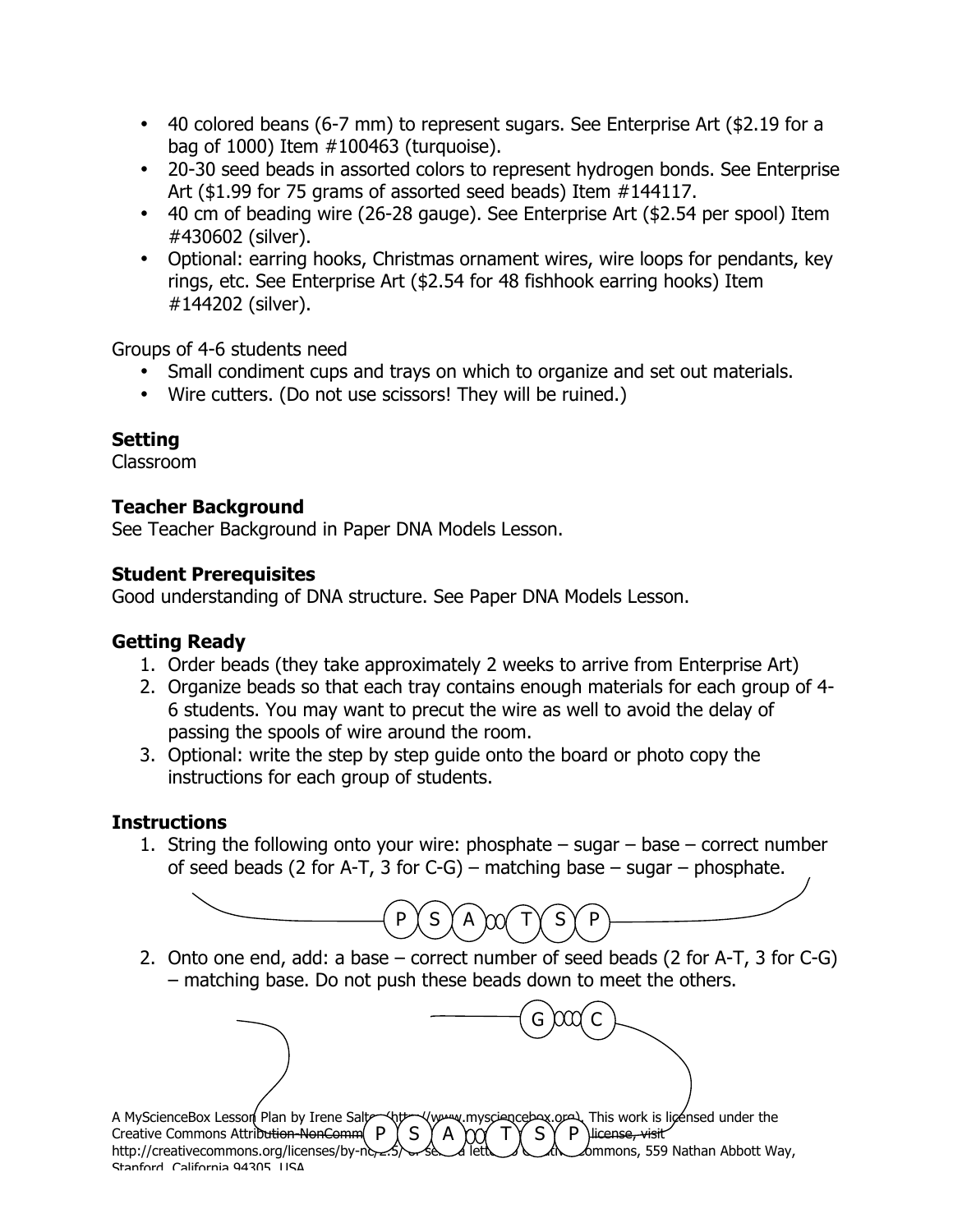3. Feed the free end through the beads you just added.



4. Pull the wire ends tight to form a loop. Then add to both free ends: sugar – phosphate. These may be pushed down to meet the others.



- 5. Repeat steps 2-4 until you have added as many rungs to your DNA ladder as you want.
- 6. To make the very last rung on your DNA and to tie it off, add one base to a free end and add its matching base to the other free end. These may be pushed down to meet the others.



7. Onto one end, add the correct number of seed beads (2 for A-T, 3 for C-G). Do not push these beads down to meet the others.

A MyScienceBox Lesson Plan by Irene Salter (http://www.mysciencebox.org).  $T$   $\begin{pmatrix} A \\ P \end{pmatrix}$  is licensed under the Creative Commons Attribution-NonCommercial Licen $\left\{ \begin{array}{cc} P \end{array} \right\}$  $\rightarrow$  view a copy of this  $\left\{ \begin{array}{cc} P \end{array} \right\}$ , visit http://creativecommons.org/licenses/by-nc/2.5/ or send  $\mathcal{S}$  fr to Creative  $\mathcal{S}$  mons, 559 Nathan Abbott Way, Stanford, California 94305, USA. ew a copy of this  $S$   $\}$ r to Creative  $\zeta$ mysciencebox.org). T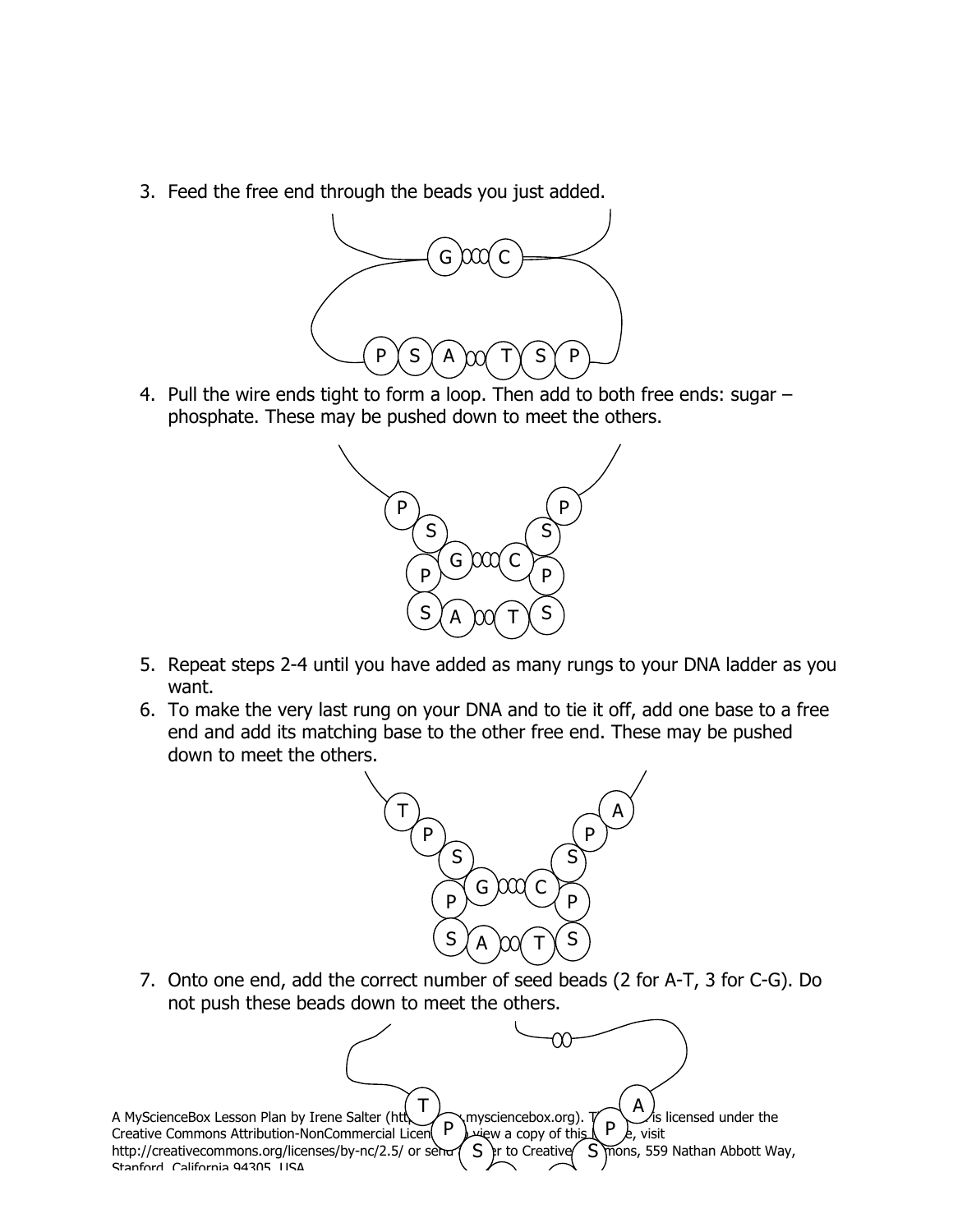8. Feed the free end through the beads you just added.



9. Pull the wire ends tight to form a loop. If you wish to add an earring hook, loop, key ring, Christmas ornament wire, or other doo dad, add it to one free end.



- 10.Twist the wire ends together tightly. Cut the wire off 3-4 mm from the base of the twist.
- 11.Finally, add a slight counter-clockwise twist to the entire DNA molecule to form a double helix. You have now made lovely DNA jewelry!

### **Sources**

This activity was adapted from a DNA earring design by Karen Kalamuck of the Exploratorium Teacher Institute and from the "Modeling DNA, the Code of Life" activity by the RAFT Education Department. I recently discovered another write up for this activity by Catherine Ross

(http://www.accessexcellence.org/AE/AEC/AEF/1995/ross\_jewelry.html).

A MyScienceBox Lesson Plan by Irene Salter (http://www.mysciencebox.org). This work is licensed under the Creative Commons Attribution-NonCommercial License. To view a copy of this license, visit http://creativecommons.org/licenses/by-nc/2.5/ or send a letter to Creative Commons, 559 Nathan Abbott Way, Stanford, California 94305, USA.